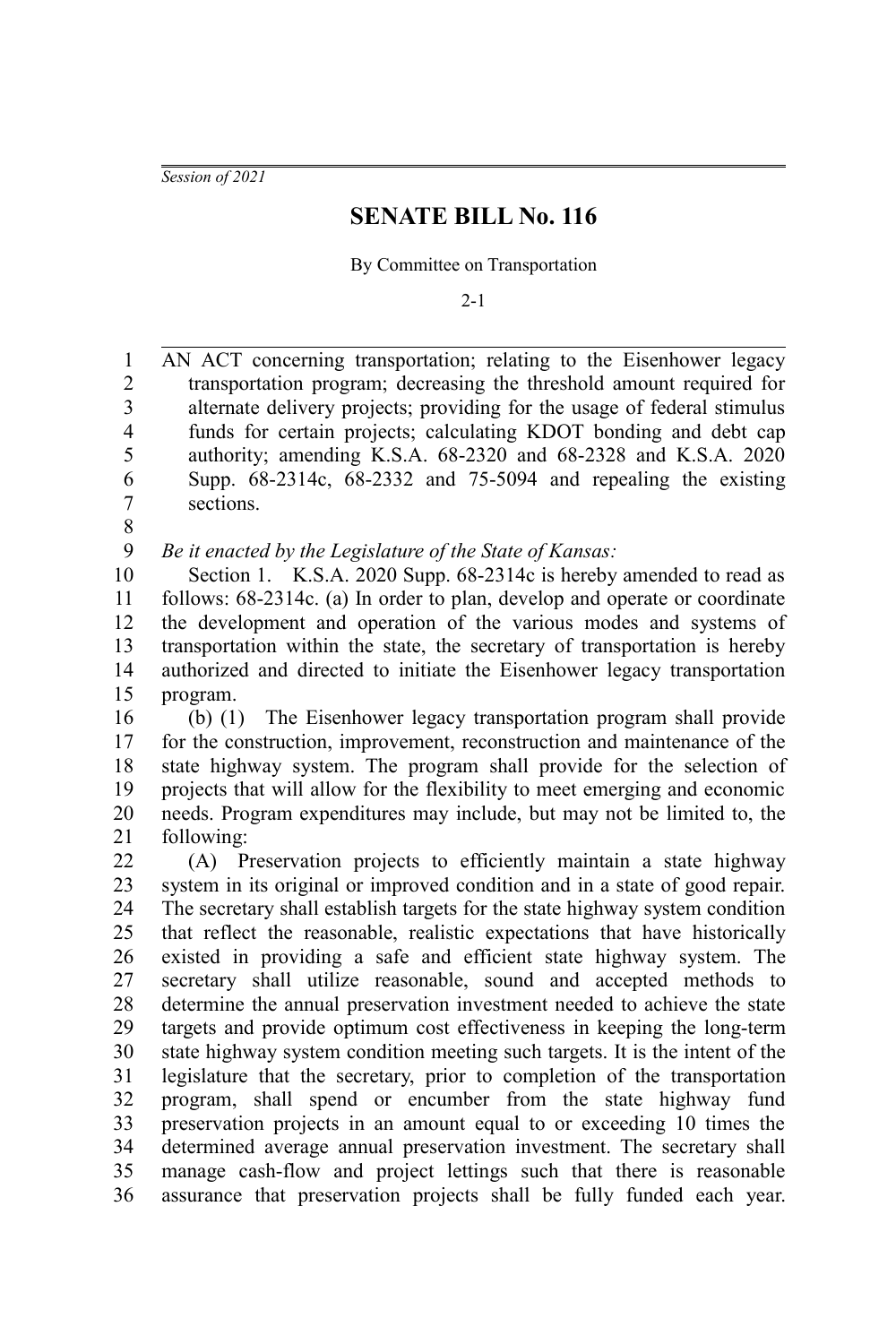Pursuant to this subparagraph, preservation projects refer to maintenance, repairs or replacement of existing infrastructure. Federal funding from federal grants or federal stimulus may be used for preservation projects; 1 2 3

(B) preservation plus projects to efficiently maintain a state highway system and include additional safety or technology elements, or both, in the preservation project. Such additional elements may include, but may not be limited to, adding paved shoulders, adding passing lanes, adding traffic signals, adding intelligent transportation system elements or laying broadband fiber or the conduit for broadband fiber. It is the intent of the legislature that the secretary has the authority to enhance preservation plus projects with the addition of safety or technology improvements, or both. Federal funding from federal grants or federal stimulus may be used for preservation plus projects; 4 5 6 7 8 9 10 11 12 13

(C) expansion and economic opportunity projects, that include additions to the transportation system, or that improve access, relieve congestion and enhance economic development opportunities. The Kansas department of transportation shall develop and utilize criteria for the selection of expansion and economic opportunity projects. The selection criteria shall include, but shall not be limited to, engineering and traffic data, local consultation, geographic distribution and an economic impact analysis evaluation; and 14 15 16 17 18 19 20 21

(D) modernization projects that include improvements to the transportation system by widening lanes or shoulders, making geometric improvements, upgrading interchanges or building rail grade separations to improve the safety, condition or service of the highway system. The Kansas department of transportation shall develop and utilize criteria for the selection of modernization projects. The selection criteria shall include, but shall not be limited to, engineering data, local consultation and geographic distribution. 22 23 24 25 26 27 28 29

(2) The department of transportation shall develop criteria for the incorporation of practical improvements into designs of the projects specified in this subsection. 30 31 32

(c) Except as further provided, the Eisenhower legacy transportation program shall provide for the completion of modernization and expansion projects selected for construction under the transportation works for Kansas program pursuant to K.S.A. 68-2314b, and amendments thereto. Such projects shall be let prior to July 1, 2023. The secretary shall let to construction contract at least one phase of each remaining transportation works for Kansas program project before any new modernization or expansion project, or both, under the Eisenhower legacy transportation program are let to construction. A transportation works for Kansas program selected project in Harvey county generally described as an approximate one-mile reconstruction of the I-135 and  $36<sup>th</sup>$  street 33 34 35 36 37 38 39 40 41 42 43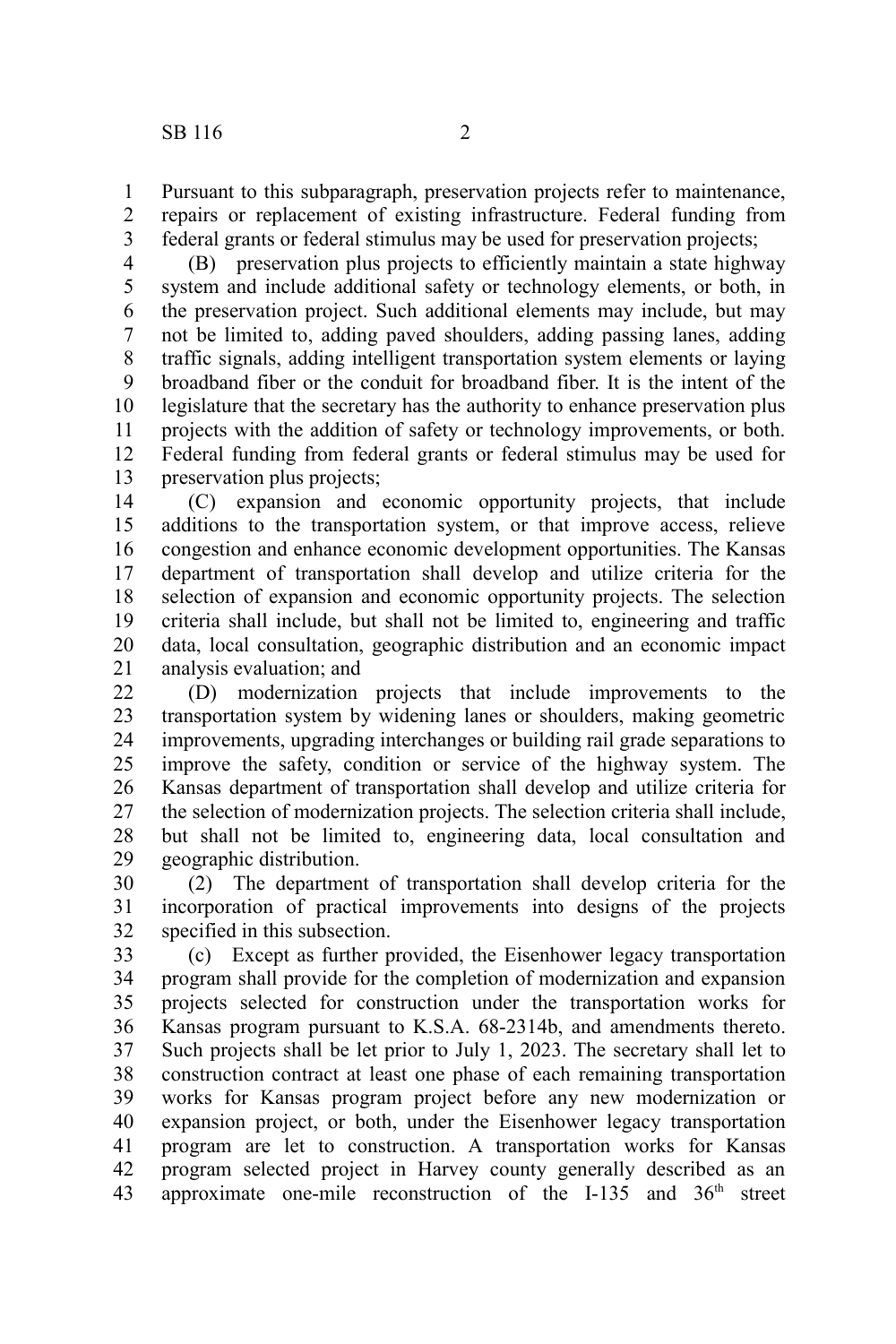interchange may not be constructed. If such project is not constructed, the estimated construction costs for such project shall be used on other construction projects in the Kansas department of transportation's southcentral district. *Notwithstanding the provisions of this subsection, the secretary may let to construction at any time any modernization or expansion projects under the Eisenhower legacy transportation program that utilize federal stimulus funds regardless of whether transportation works for Kansas program projects, or any phase thereof, have been let.* 1 2 3 4 5 6 7 8

(d) The Eisenhower legacy transportation program shall provide for assistance, including credit and credit enhancements, to cities and counties in meeting their responsibilities for the construction, improvement, reconstruction and maintenance of transportation improvements. Such programs may use criteria developed by the Kansas department of transportation for the incorporation of practical improvements into designs of projects. Expenditures under this subsection may include, but may not be limited to, the following: 9 10 11 12 13 14 15 16

(1) Apportionment of the special city and county highway fund to assist cities and counties with their responsibilities for roads and bridges not on the state highway system; 17 18 19

(2) programs to share federal aid with cities and counties to assist with their responsibilities for roads and bridges not on the state highway system; 20 21 22

(3) programs to assist cities with the maintenance of city connecting links as specified in K.S.A. 68-416, and amendments thereto, and local partnership programs to resurface or geometrically improve city connecting links or to promote economic development; 23 24 25 26

(4) programs similar to the Kansas department of transportation's local bridge improvement program to aid local public authorities in replacing or repairing bridges not on the state highway system; 27 28 29

(5) programs to assist cities and counties with railroad crossings of roads not on the state highway system; or 30 31

(6) programs that allow local governments to exchange federal aid funds for state funds. 32 33

(e) The Eisenhower legacy transportation program shall provide for a railroad program to provide assistance in accordance with K.S.A. 75-5040 through 75-5050, and amendments thereto, for the preservation and revitalization of rail service in the state. 34 35 36 37

(f) The Eisenhower legacy transportation program shall provide for an aviation program to provide assistance for the planning, constructing, reconstructing or rehabilitating the facilities of public use general aviation airports, in accordance with K.S.A. 75-5061, and amendments thereto. 38 39 40 41

(g) The Eisenhower legacy transportation program shall provide for public transit programs to aid elderly persons, persons with disabilities and 42 43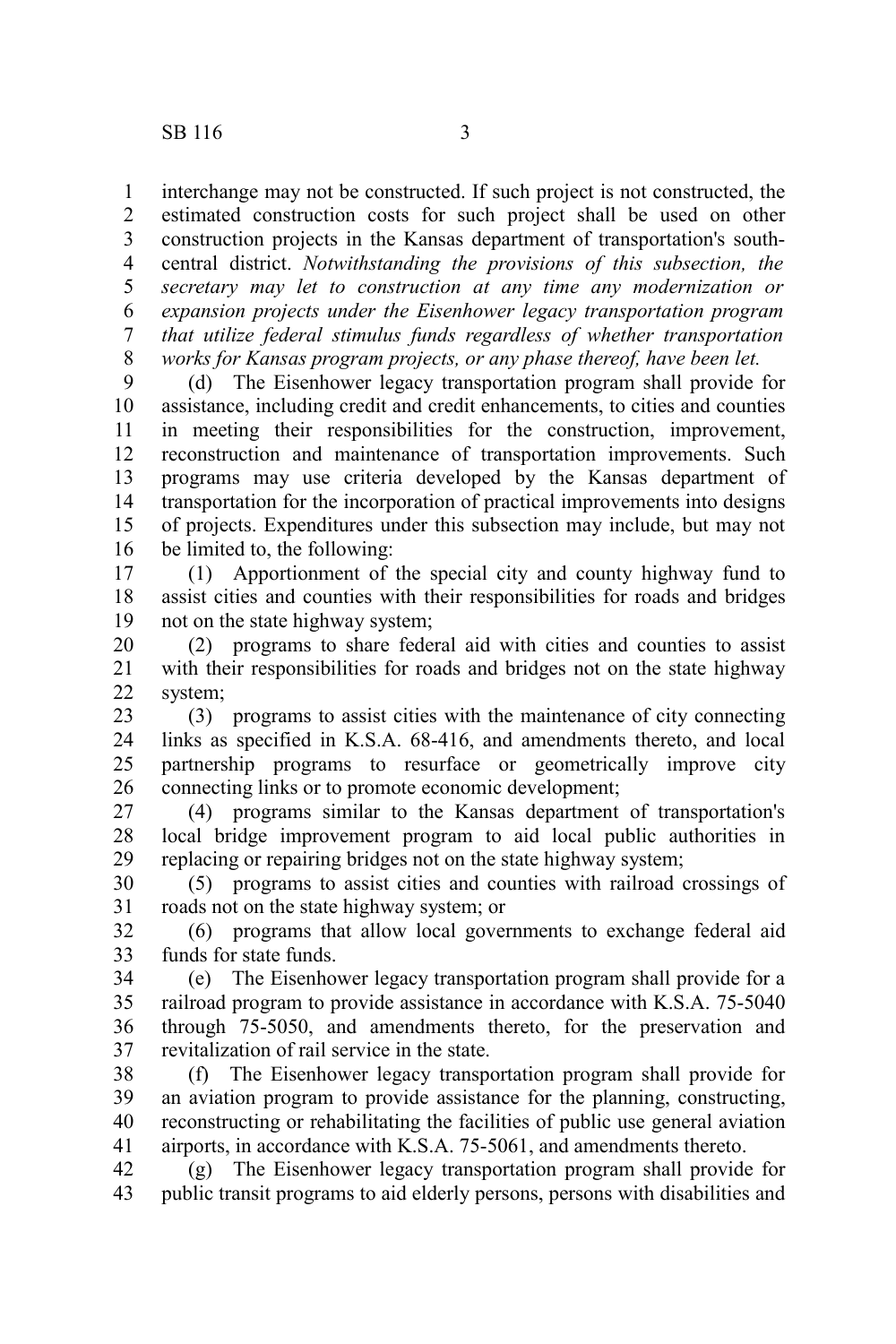the general public, in accordance with K.S.A. 75-5032 through 75-5038 and 75-5051 through 75-5058, and amendments thereto. 1 2

(h) The Eisenhower legacy transportation program shall provide for a transportation technology program to provide for multimodal transportation-related projects that support innovative technology, in accordance with K.S.A. 2020 Supp. 75-5093, and amendments thereto. 3 4 5 6

(i) The Eisenhower legacy transportation program shall provide for a multimodal program to provide transportation improvement assistance for bike facilities, pedestrian facilities or other transportation-sensitive economic opportunities on a local or a regional basis. 7 8 9 10

(j) The Eisenhower legacy transportation program shall allow the secretary to award certain state highway system projects using alternative delivery procurement methods, other than an award of a design-bid-build, as provided for in K.S.A. 2020 Supp. 68-2332, and amendments thereto. 11 12 13 14

(k) The Eisenhower legacy transportation program shall provide for a broadband infrastructure construction program, in accordance with K.S.A. 2020 Supp. 75-5094, and amendments thereto. 15 16 17

(l) (1) State highway fund revenues that include, but are not limited to, motor fuel taxes, vehicle registrations, sales and compensating use taxes and eligible federal aid shall be used in the following order of priority: 18 19 20 21

22

23

42

(B) to pay for agency operations;

(A) To pay bond covenant obligations;

(C) to make city connecting link payments authorized under K.S.A. 68-416, and amendments thereto; and 24 25

(D) to pay for needed preservation projects as set forth in subsection  $(b)(1)$ . 26 27

(2) Any such revenues not spent pursuant to subsection  $(l)(1)(A)$ through (D) may be used for other purposes and authority given to the secretary. 28 29 30

(3) All new bonds issued for the purposes of the Eisenhower legacy transportation program shall be paid using all state highway fund revenue, including revenue collected or received pursuant to K.S.A. 79-3620(c) and 79-3710(c), and amendments thereto. 31 32 33 34

(m) (1) The secretary shall, using the Kansas department of transportation selection methods and criteria, determine the projects to be selected for inclusion under the Eisenhower legacy transportation program. 35 36 37

Consideration may be given to additional criteria that may include projects that: 38 39

(A) Remove transportation infrastructure from the state highway system; 40 41

(B) identify priority corridors;

(C) include local monetary participation; or 43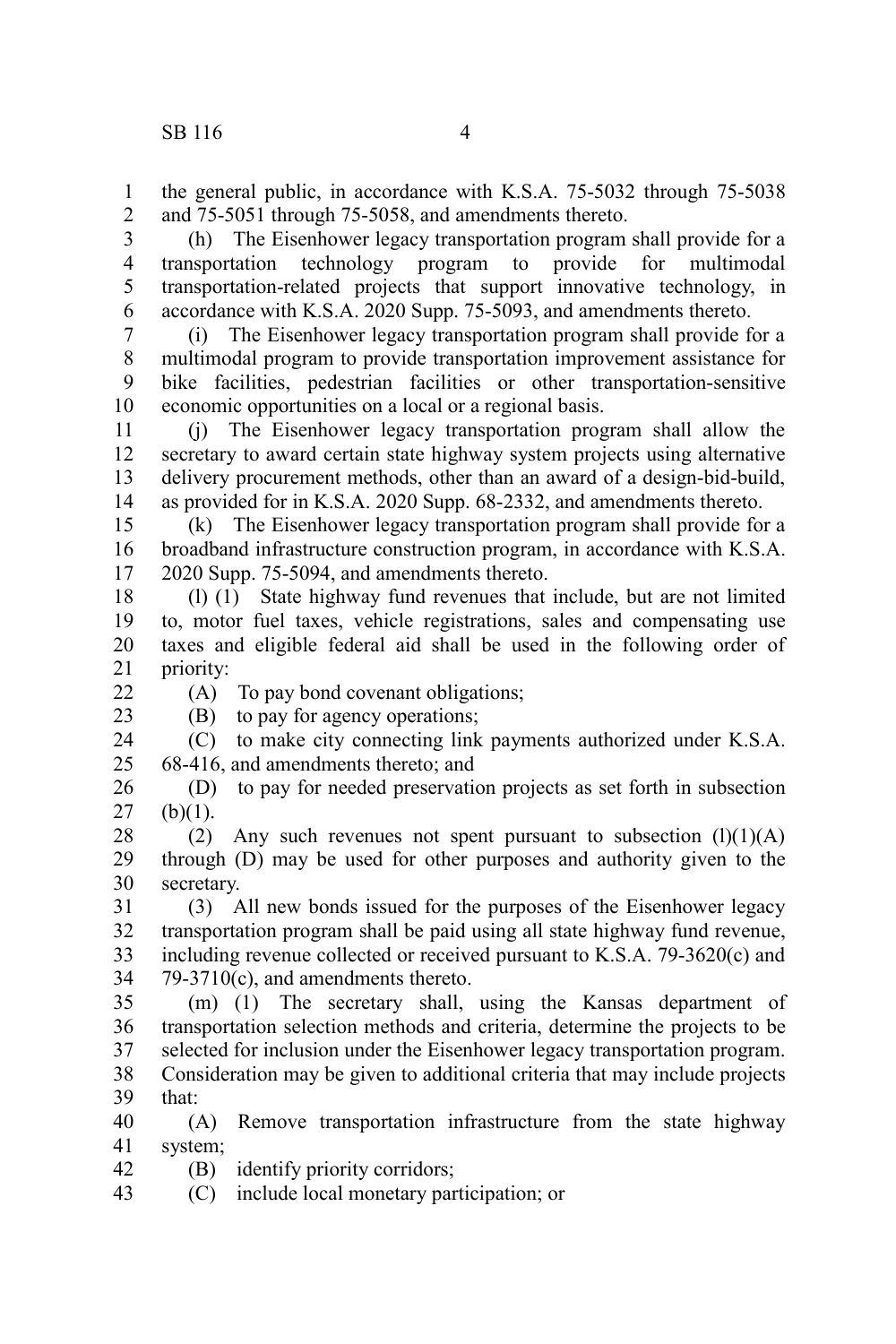1

(D) reduce project size.

(2) (A) It is the intent of the legislature that the secretary shall develop a metric-driven process that determines a reasonable and fair minimum amount of state highway fund moneys to be spent on new modernization and expansion projects in each of the Kansas department of transportation's districts over the duration of the Eisenhower legacy transportation program. 2 3 4 5 6 7

(B) The process for determining the minimum amount of modernization and expansion project moneys shall be subject to the following: 8 9 10

(i) Adding together the minimum moneys set for each of the Kansas department of transportation's districts pursuant to paragraph  $(2)(A)$ , the total shall be at least 50% of the estimated cost of constructing all modernization and expansion projects let to contract in the Eisenhower legacy transportation program. 11 12 13 14 15

(ii) If the estimated cost of constructing all modernization and expansion projects in the Eisenhower legacy transportation program increases or decreases by more than 10%, then the minimum amount will be adjusted accordingly while still satisfying subparagraph *paragraph* (2) (B)(i). 16 17 18 19 20

(iii) For each of the Kansas department of transportation's districts, at least 40% of the minimum amounts determined in paragraph (2)(A), or adjusted amounts according to paragraph  $(2)(B)(ii)$ , shall be let to construction contract by the end of year five of the Eisenhower legacy transportation program, and 100% of the minimum amounts determined in paragraph  $(2)(A)$ , or adjusted amounts according to paragraph  $(2)(B)(ii)$ , shall be let to construction contract by year 10 of the Eisenhower legacy transportation program. 21 22 23 24 25 26 27 28

(iv) Any modernization or expansion projects remaining from the transportation works for Kansas program pursuant to K.S.A. 68-2314b, and amendments thereto, shall not be considered when determining the minimum amounts in paragraph  $(2)(A)$  or  $(2)(B)(i)$ . 29 30 31 32

(3) The secretary shall select projects for development every two years. The secretary shall select projects for construction every two years. The secretary is not required to construct every project selected for development. The selection of projects for development and construction shall take place every two years, after consultation with local jurisdictions. 33 34 35 36 37

(n) It is the intent of the legislature that the secretary take the actions necessary to have transportation improvement projects ready to let to construction as cash-flow management allows. 38 39 40

(o) The secretary, prior to June 30, 2030, shall develop a long-range transportation plan that examines, but is not limited to, transportation policy, project selection criteria and selection methods used in the 41 42 43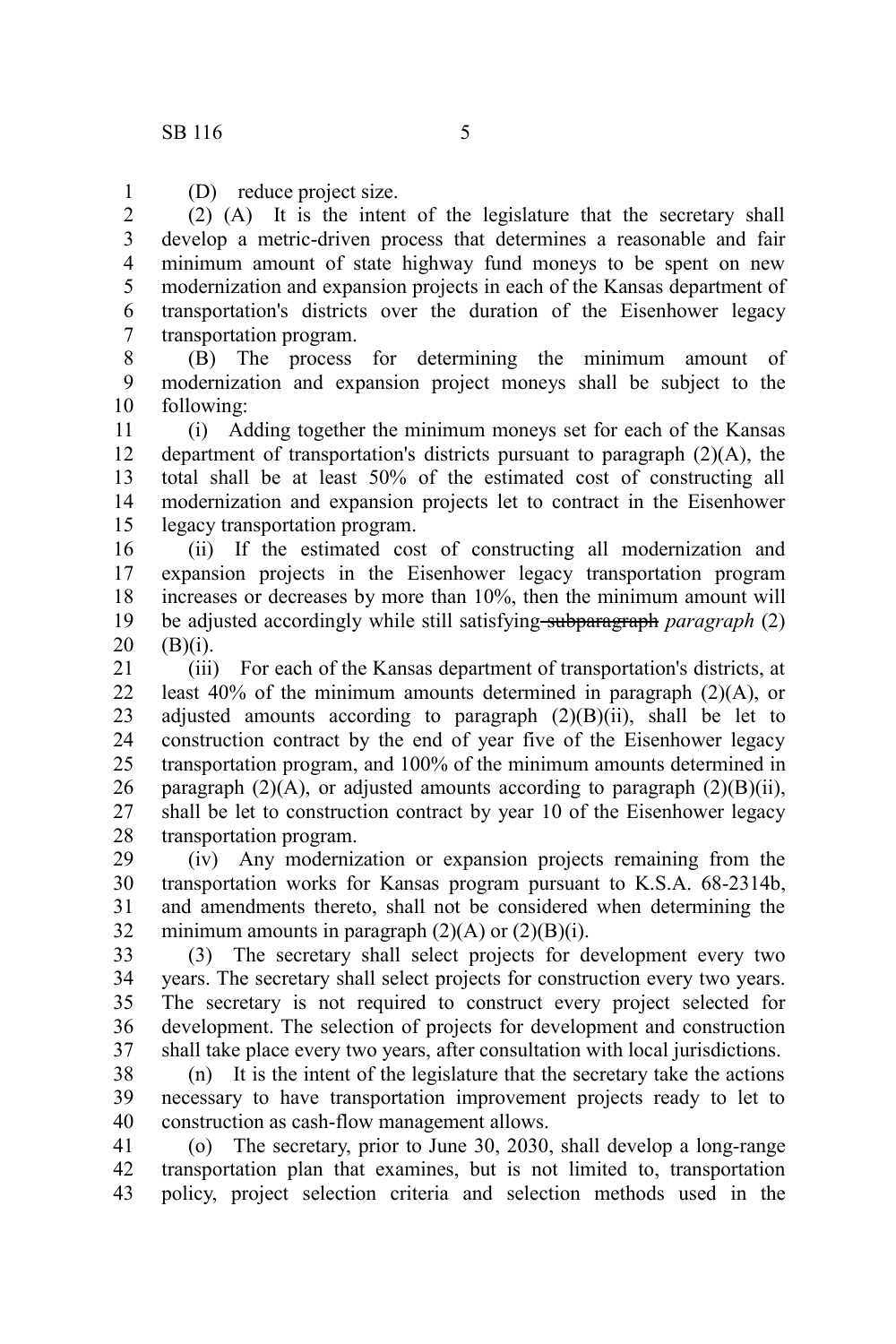Eisenhower legacy transportation program, transportation funding sources and Eisenhower legacy transportation program project categories. The long-range transportation plan shall make recommendations for a new transportation program for the state of Kansas. The long-range transportation plan shall be developed after consultation with the governor of the state of Kansas and state and local elected officials. 1 2 3 4 5 6

Sec. 2. K.S.A. 68-2320 is hereby amended to read as follows: 68- 2320. (a) On and after July 1, 1991, the secretary of transportation is hereby authorized and empowered to issue bonds of the state of Kansas, payable solely from revenues accruing to the state highway fund and transferred to the highway bond debt service fund and pledged to their payment, for the purpose of providing funds to pay costs relating to construction, reconstruction, maintenance or improvement of highways in this state and to pay all expenses incidental thereto and to the bonds. The secretary is hereby authorized to issue bonds the total principal amount of which shall not exceed \$890,000,000. 7 8 9 10 11 12 13 14 15 16

(b) In addition to the provisions of subsection (a), on and after July 1, 1999, the secretary of transportation is hereby authorized and empowered to issue bonds of the state of Kansas, payable solely from revenues accruing to the state highway fund and transferred to the highway bond debt service fund and pledged to their payment, for the purpose of providing funds to pay costs relating to construction, reconstruction, maintenance or improvement of highways in this state and to pay all expenses incidental thereto and to the bonds. The secretary is hereby authorized to issue bonds the total principal amount of which shall not exceed \$1,272,000,000. 17 18 19 20 21 22 23 24 25 26

(c) (1) In addition to the provisions of subsections (a) and (b), on and after July 1, 2010, the secretary of transportation is hereby authorized and empowered to issue additional bonds of the state of Kansas, payable solely from revenues accruing to the state highway fund and transferred to the highway bond debt service fund and pledged to their payment, for the purpose of providing funds to pay costs relating to construction, reconstruction, maintenance or improvement of highways in this state and to pay all expenses incidental thereto and to the bonds. On and after the effective date of this act, except as provided further, no bonds shall be issued by the secretary pursuant to this subsection unless the secretary certifies that, as of the date of issuance of any such series of additional bonds, the maximum annual debt service on all outstanding bonds issued pursuant to this section and K.S.A. 68-2328, and amendments thereto, including the bonds to be issued on such date, will not exceed 18% of projected state highway fund revenues for the current or any future fiscal year. During the fiscal year ending June 30, 2018, and the fiscal year ending June 30, 2019, the limitation on the amount of the maximum total 27 28 29 30 31 32 33 34 35 36 37 38 39 40 41 42 43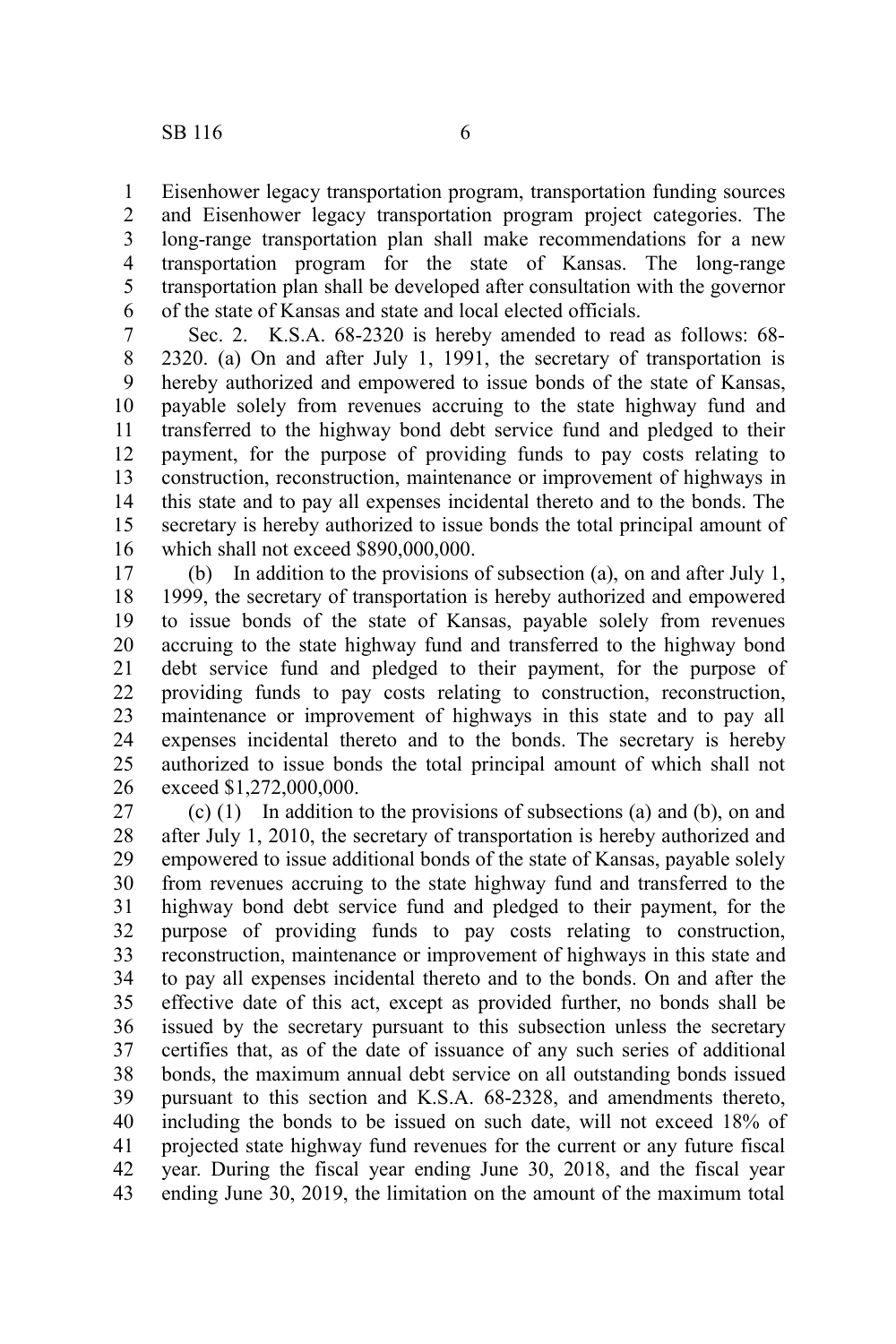amount of principal on all outstanding bonds issued pursuant to this subsection and K.S.A. 68-2328, and amendments thereto, for the purpose of issuing any such series of additional bonds authorized by the secretary shall be \$1,700,000,000 of the total principal for the transportation works for Kansas program authorized under K.S.A. 68-2314b et seq., and amendments thereto. The provisions of this section relating to limitations of bonded indebtedness shall not in any way impair the rights and remedies of the holders of any bonds issued prior to the effective date of this act. 1 2 3 4 5 6 7 8 9

10

(2) As used in this subsection:

(A) "Maximum annual debt service" means the maximum amount of debt service requirements on all outstanding bonds for the current or any future fiscal year; 11 12 13

(B) "debt service requirements" means, for each fiscal year, the aggregate principal and interest payments required to be made during such fiscal year on all outstanding bonds, including the additional bonds to be issued, less any interest subsidy payments expected to be received from the federal government, less any principal and interest payments irrevocably provided for from a dedicated escrow of United States government securities; 14 15 16 17 18 19 20

(C) "projected state highway fund revenues" means all revenues projected by the secretary of transportation to accrue to the state highway fund for the current or any future fiscal year; and 21 22 23

24

(D) "fiscal year" means the fiscal year of the state.

(3) Debt service requirements for variable rate bonds outstanding or proposed to be issued for the current or any future fiscal year for which the actual interest rate cannot be determined on the date of calculation shall be deemed to bear interest at an assumed rate equal to the average of the SIFMA swap index, or any successor variable rate index, for the immediately preceding five calendar years plus 1% and an amount determined by the secretary that represents the then current reasonable annual ancillary costs associated with variable rate debt, including credit enhancement, liquidity and remarketing costs; except that, debt service requirements for variable rate bonds that are hedged pursuant to an interest rate exchange or similar agreement that results in synthetic fixed rate debt shall be deemed to bear interest at the synthetic fixed rate plus .5% and an amount determined by the secretary that represents the then current reasonable annual ancillary costs associated with variable rate debt, including credit enhancement, liquidity and remarketing costs. 25 26 27 28 29 30 31 32 33 34 35 36 37 38 39

(4) Projected state highway fund revenues for the current or any future fiscal year for which the actual revenues cannot be determined on the date of calculation shall be deemed to be the actual revenues for the most recently completed fiscal year, adjusted in each subsequent fiscal-40 41 42 43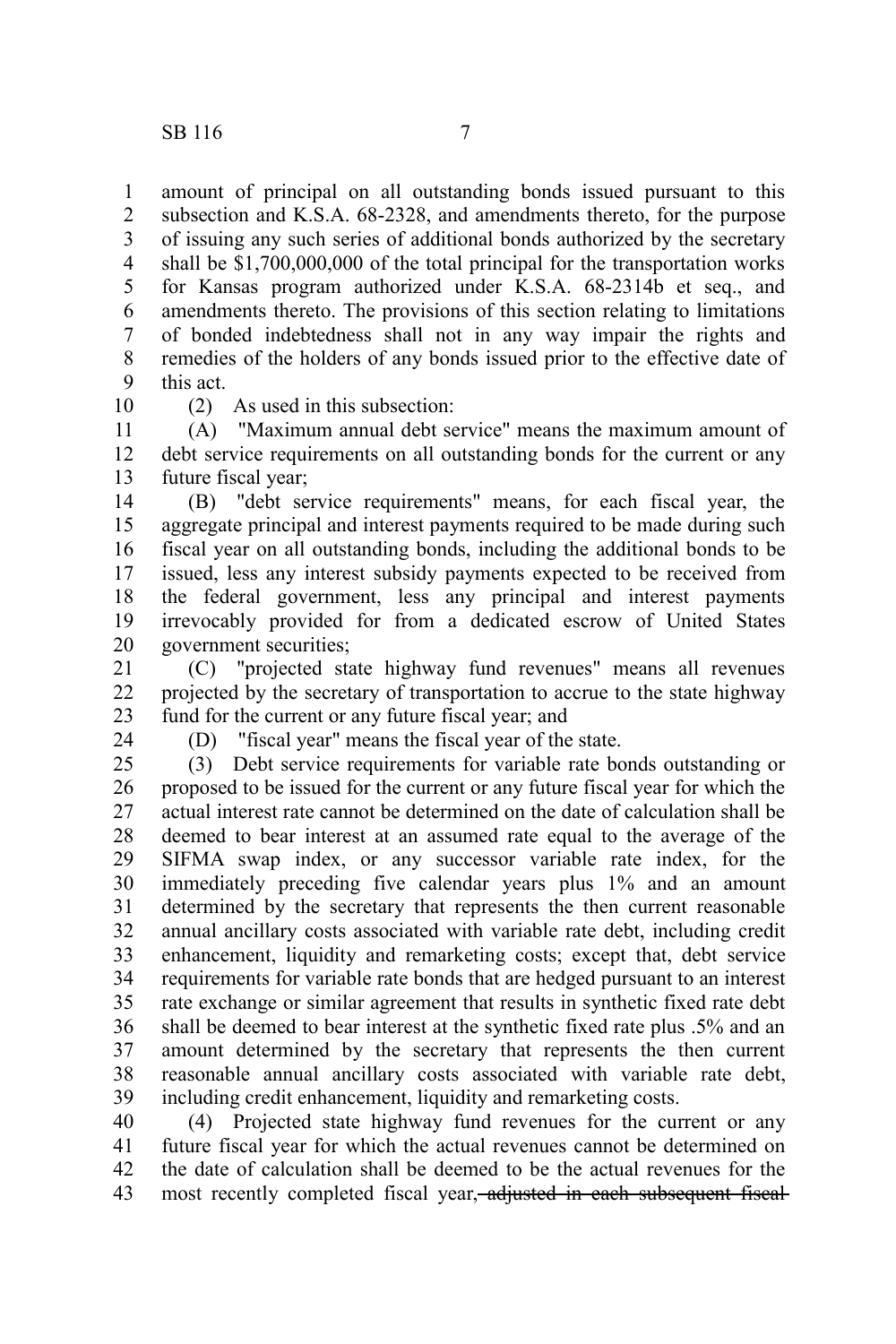year by a percentage equal to the historical average annual increase or 1

decrease in revenues for the five fiscal year period prior to the current fiscal year, and further adjusted to take into account any increases or decreases in the statutory rates of any taxes or other charges or transfers that comprise a portion of the revenues. 2 3 4 5

(d) In accordance with procurement statutes, the secretary may contract with financial advisors, attorneys and such other professional services as the secretary deems necessary to carry out the provisions of this act, and to do all things necessary or convenient to carry out the powers expressly granted in this act. 6 7 8 9 10

Sec. 3. K.S.A. 68-2328 is hereby amended to read as follows: 68- 2328. (a) Bonds may be issued for the purpose of refunding, either at maturity or in advance of maturity, any bonds issued under this act, any interest on such bonds or both bonds and the interest thereof. Such refunding bonds may either be sold or delivered in exchange for the bonds being refunded. If sold, the proceeds may either be applied to the payment of the bonds being refunded or deposited in trust and there maintained in cash or investments for the retirement of the bonds being refunded, as shall be specified by the secretary and the authorizing resolution or trust indenture securing such refunding bonds. The authorizing resolution or trust indenture securing the refunding bonds may provide that the refunding bonds shall have the same security for their payment as provided for the bonds being refunded. Refunding bonds shall be sold and secured in accordance with the provisions of this act pertaining to the sale and security of the bonds. Any bonds that have been issued pursuant to this section shall not be counted toward the limit on the aggregate principal amount of bonds established under-subsections  $(a)$  and  $(b)$  of K.S.A. 68-2320*(a) and (b)*, and amendments thereto*, and such bonds shall not be subject to the limitations on the issuance of bonds established under K.S.A. 68-2320(c), and amendments thereto*. 11 12 13 14 15 16 17 18 19 20 21 22 23 24 25 26 27 28 29 30

(b) When all bonds issued under article 23 of chapter 68 of the Kansas Statutes Annotated, and amendments thereto, have either been paid or the lien of such bonds shall have been defeased in accordance with their terms so that the bonds are deemed to have been paid, the secretary of transportation shall certify such facts to the director of accounts and reports and upon receipt of such certification the director of accounts and reports shall transfer all moneys in the state freeway fund to the state highway fund and upon such transfer all liabilities of the state freeway fund are hereby transferred to and imposed upon the state highway fund and the state freeway fund is hereby abolished. Upon the abolition of the state freeway fund, any reference to the state freeway fund or any designation thereof, in any statute, contract or other document shall mean the state highway fund. 31 32 33 34 35 36 37 38 39 40 41 42 43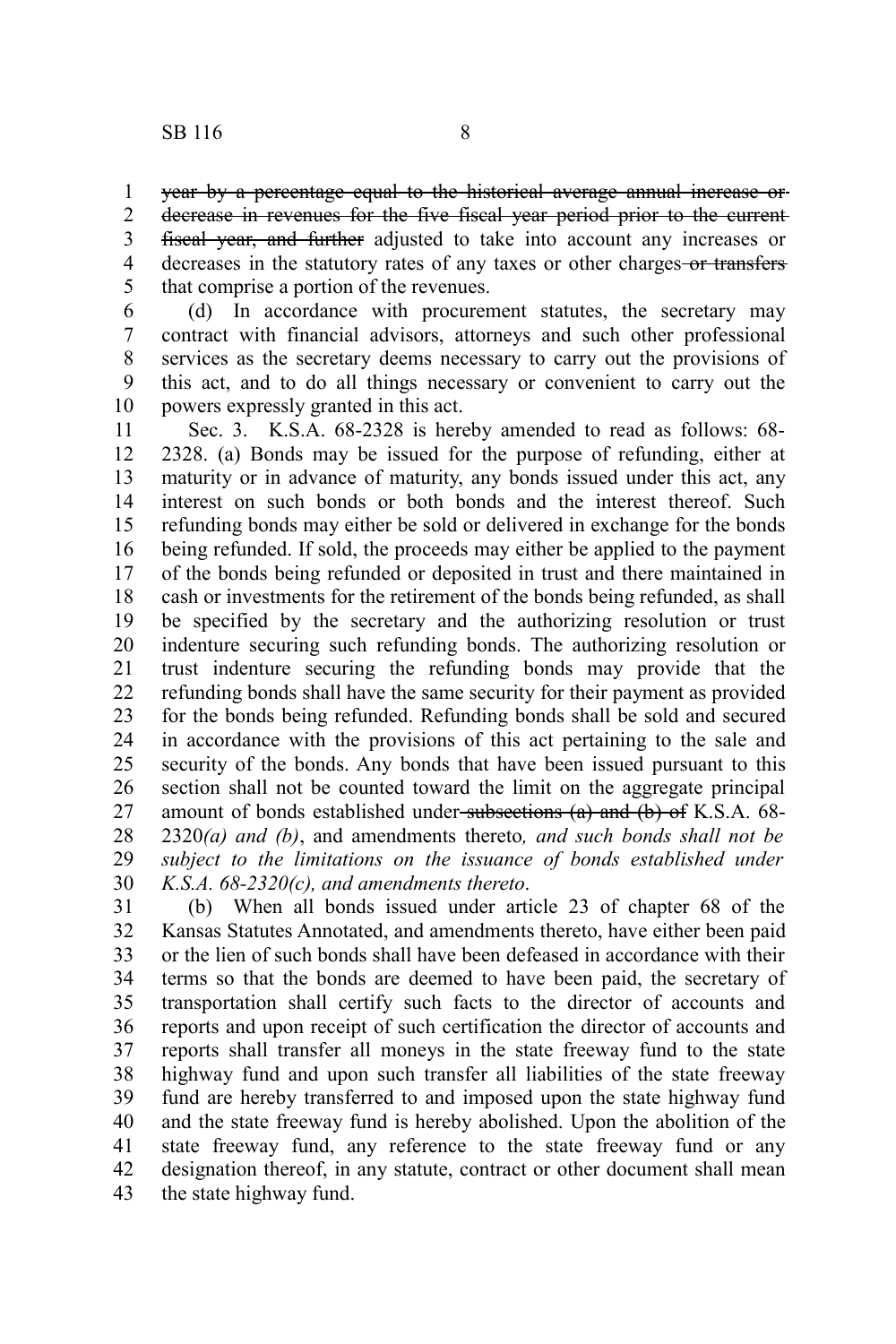Sec. 4. K.S.A. 2020 Supp. 68-2332 is hereby amended to read as follows: 68-2332. (a) The Eisenhower legacy transportation program shall allow the secretary of transportation to award certain state highway system projects using alternative delivery procurement methods other than award of a design-bid-build contract to the lowest bidder as provided in K.S.A. 68-410, and amendments thereto, subject to the following: 1 2 3 4 5 6

(1) Projects selected for alternative delivery shall not include preservation projects as described in K.S.A. 2020 Supp. 68-2314c, and amendments thereto; 7 8 9

(2) alternative delivery may be used on three projects utilizing toll revenues for construction and maintenance of the project. One project utilizing toll revenues may be let to construction once every three years; 10 11 12

(3) not more than 3% of dollars spent in the Eisenhower legacy transportation program shall be used on alternative delivery. An additional 2% of dollars spent in the Eisenhower legacy transportation program shall be available for use on alternative delivery starting in fiscal year 2023. The dollar value of the three projects utilizing toll revenues referenced in paragraph (2) and projects obtained through federal grants or federal stimulus shall not be considered in determining the limits set forth in this paragraph; and 13 14 15 16 17 18 19 20

(4) any project utilizing alternative delivery shall equal or exceed \$100,000,000 *\$10,000,000* in costs. 21 22

(b) In addition to the requirements in subsection (a), alternative delivery projects in the Eisenhower legacy transportation program shall be subject to the following requirements and restrictions: 23 24 25

(1) Procurement methods for transportation alternative delivery projects may provide for a single contract or multiple contracts that include, but are not limited to, services for preconstruction, design, construction, construction management, maintenance, operation, financing or a combination thereof; 26 27 28 29 30

(2) the Kansas department of transportation shall develop and utilize criteria for selecting whether alternative delivery or design-bid-build procurement process is in the best interest of the state. No project will be selected for alternative delivery without having been evaluated under the selection criteria established by the department. The selection criteria shall include, but not be limited to, the need for accelerated schedule, safety needs, project complexity, opportunity for innovation and economic development; *and* 31 32 33 34 35 36 37 38

(3) the Kansas department of transportation shall develop and utilize procedures for advertising proposals, receiving proposals, evaluating proposals, awarding contracts and administering contracts in its alternative delivery procurement program, and the procurement procedures in K.S.A. 68-408 through 68-410, 75-430a and 75-5804 through 75-5807, and 39 40 41 42 43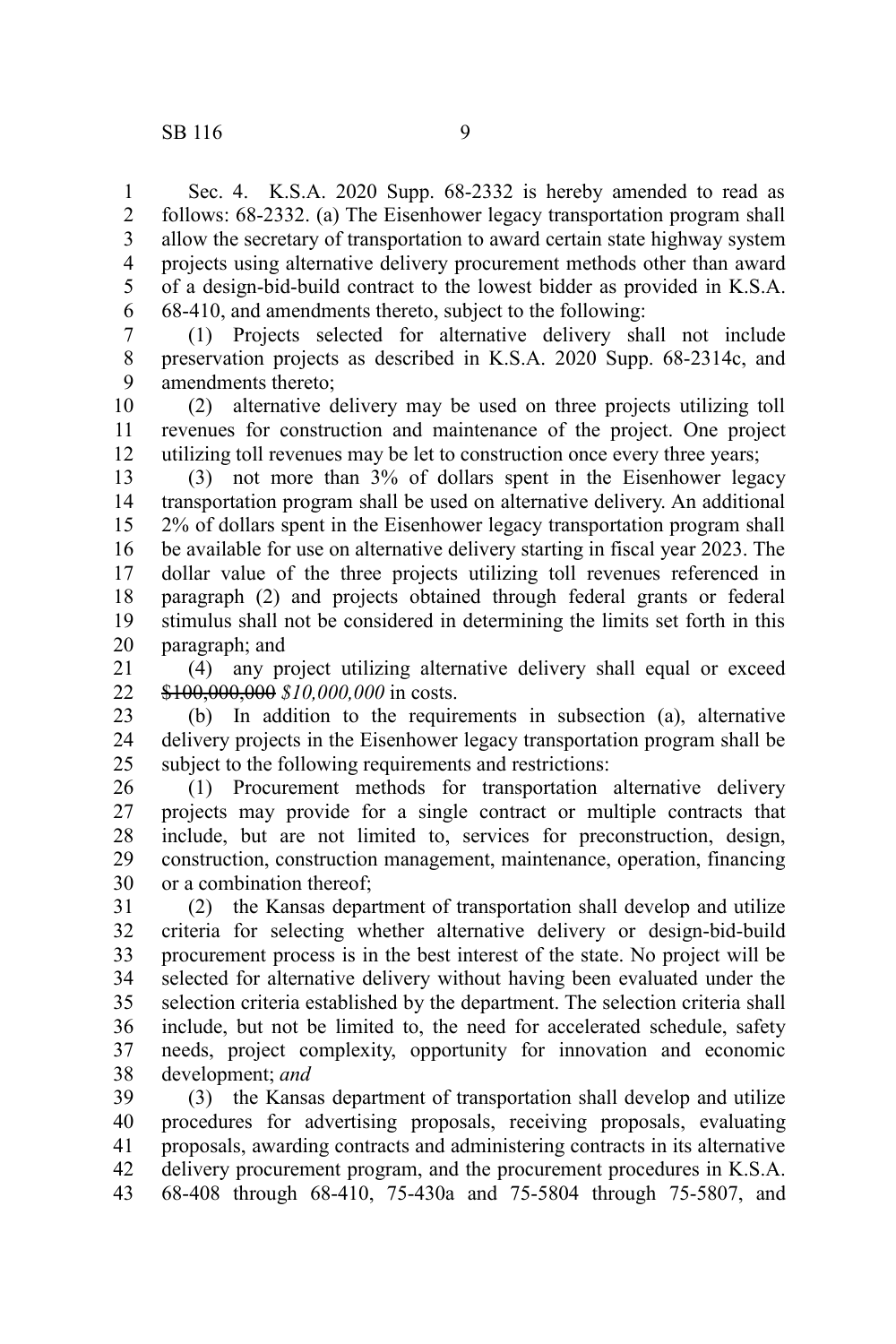amendments thereto, shall not apply to transportation alternative delivery projects. 1 2

(c) Notwithstanding any requirements set forth in subsections (b) or (c), the alternative delivery procedures shall include: 3 4

(1) A two-phase best value competitive selection or contracting process in which the first phase consists of short listing no more than four proposers based on qualifications identified in the request for qualifications and the second phase consists of the submission of price or technical proposals, or both, in response to a request for proposal; 5 6 7 8 9

(2) advertisement of requests for qualifications in the Kansas register for at least three consecutive weeks; 10 11

(3) prequalification of contractors performing construction and of firms performing professional technical services by the secretary in accordance with existing state statutes, regulations, and department procedures governing prequalification and licensing; 12 13 14 15

(4) a bond for performance and payment or alternative security guaranteeing contract performance and payment obligations for supplies, materials and labor furnished for the alternative delivery project; and 16 17 18

(5) a requirement that firms and key personnel identified in the qualifications phase and scored to determine the shortlist may not be replaced during the alternative delivery project without the Kansas department of transportation's written approval. 19 20 21 22

(d) Notwithstanding any other provision of law to the contrary, a contracting entity selected for an alternative delivery project shall not be in violation of K.S.A. 74-7001 et seq., and amendments thereto, and the contract entered into by such contractor shall not be void if such contractor obtains the professional services by subcontracting with an entity or entities duly licensed or holding a certificate of authorization to perform professional services in accordance with K.S.A. 74-7001 et seq., and amendments thereto. 23 24 25 26 27 28 29 30

(e) Notwithstanding the provisions of K.S.A. 68-419a, and amendments thereto, a contracting entity selected for an alternative delivery project that is responsible for preparing or furnishing design plans and specifications, through its own organization or by subcontracting as provided in subsection (d), shall be liable for damages arising out of design defects in such plans and specifications resulting in injury to persons or damage to property, occurring after completion of the contract and acceptance thereof by the Kansas department of transportation, if and to the extent such injury or damage arises out of a failure to exercise the degree of learning and skill ordinarily possessed by a reputable contractor or by a technical professional practicing in Kansas in the same or similar locality and under similar circumstances. Nothing contained in this subsection shall be construed as abrogating, limiting or otherwise affecting 31 32 33 34 35 36 37 38 39 40 41 42 43